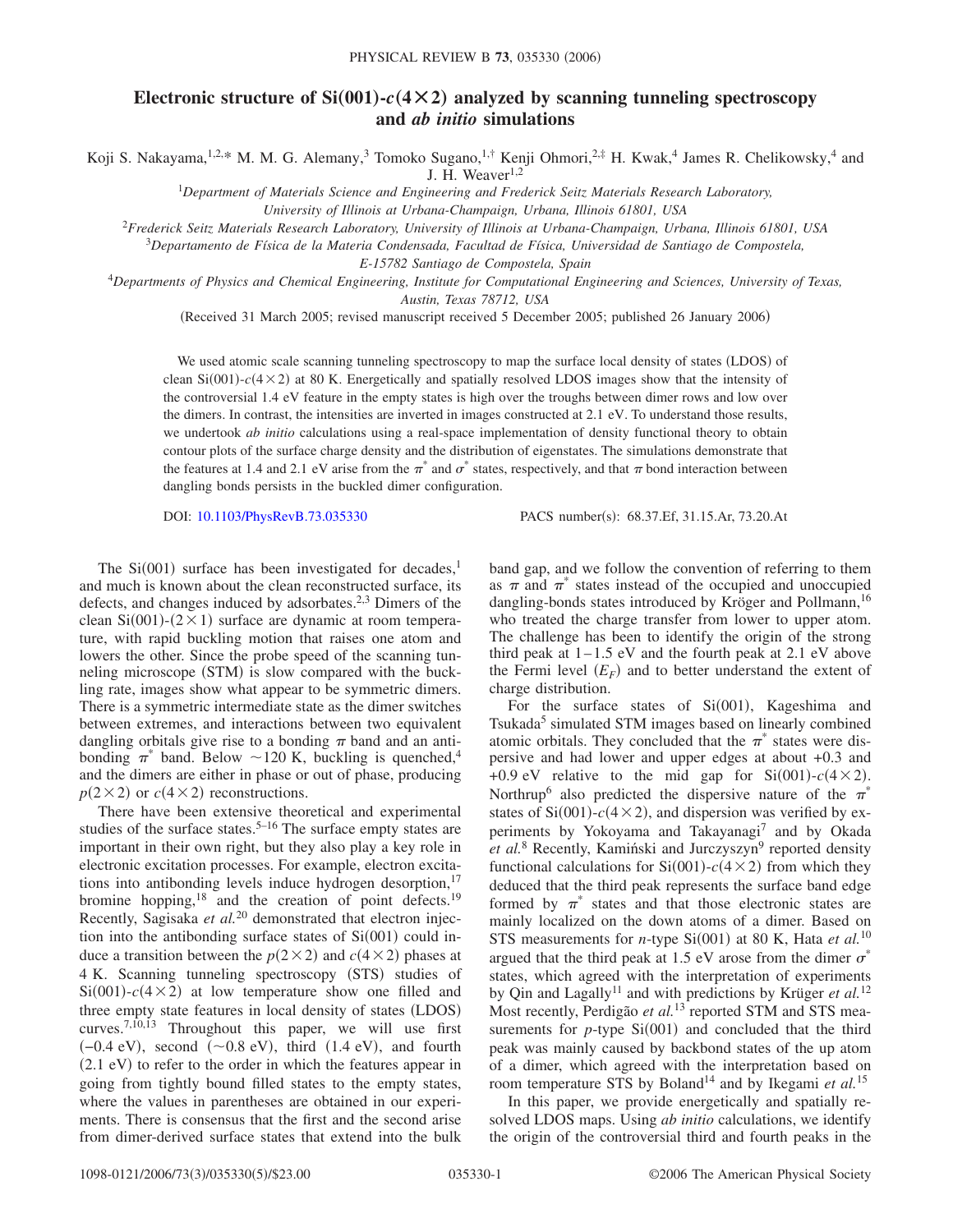LDOS spectrum of  $Si(001) - c(4 \times 2)$ . The LDOS images are important because they can project the spatial distribution of the eigenstates at a given energy, while STM images are mainly constructed from the states between  $E_F$  and a given applied bias. The states related to dangling bonds appear at  $-0.4$  and  $\sim 0.8$  eV from  $E_F$ , which is in agreement with a very recent STS study performed on  $p$ -type  $Si(001)$  at 5 K.<sup>13</sup> We show that the states at 1.4 eV are pronounced over the troughs between the dimer rows. At this energy, the LDOS intensity associated with the up atom is slightly higher than that of the down atom. The situation is reversed for the feature at 2.1 eV since the troughs are darker and the dimer rows are brighter. When the surface is saturated with Cl, the peaks at  $-0.4$ ,  $\sim 0.8$ , and 1.4 eV disappear while the peak at 2.1 eV is enhanced. This is consistent with the third peak arising from dangling-bond derived states. *Ab initio* simulations based on density functional theory show that the 1.4 eV peak arises from  $\pi^*$  states and the structure at  $\sim$ 2.1 eV arises from  $\sigma^*$  states. The simulations also demonstrate incomplete charge transfer from the down to the up atom of a buckled dimer, in contrast to the predictions of Ref. 16. This configuration still allows  $\pi$  bond interaction between the dangling bonds.

The experiments were performed in an ultrahigh vacuum system that has a base pressure of  $4 \times 10^{-11}$  Torr. The samples were *p*-type Si wafers (B-doped, 0.01  $\Omega$  cm, Virginia Semiconductor Inc.) that were oriented within 0.5° of  $(001)$ . Clean Si $(001)$  surfaces were prepared by thermal cleaning in ways that kept the initial defect density below  $\sim$ 1%<sup>21</sup> The STM tips were tungsten wires (0.38 mm diameter) that were electrochemically etched by KOH and cleaned by electron bombardment in an ultrahigh vacuum. In addition, results were obtained for Cl-saturated  $Si(001)$ , where the halogens were obtained from an electrochemical cell, as described in detail elsewhere.<sup>22</sup>

Topographic imaging and tunneling spectroscopy was done at 80 K with an Omicron Nanotechnology low temperature STM. For current imaging tunneling spectroscopy<sup>23,24</sup> (CITS), current-voltage (*I-V*) curves were recorded at each pixel of a scanned area while the tunneling gap was fixed by momentarily turning off the feedback loop. A CITS image represents a slice of the three-dimensional database of  $I(V, x, y)$  at a given sample bias. A current image can be constructed from a section of  $I(V, x, y)$  for any bias, and variations reflect changes in the electronic states accessed. To map the local density of states of the surface, we numerically calculated the normalized tunneling conductance,  $(dI/dV)/(I/V)$ .

Figure 1(a) is a STM topograph of  $Si(001) - c(4 \times 2)$ . Topographs like this represent changes in tip-sample separation when the tunneling current  $(0.5 \text{ nA})$  is held constant and the tip is scanned across the surface. The image was obtained with electrons tunneling from the sample (biased at -2.0 V) and involved primarily the Si  $\pi$  bonding states. The bright zigzag rows that run diagonally are derived from buckled dimers that form a  $c(4 \times 2)$  pattern. A ball-and-stick model that corresponds to the surface reconstruction is superimposed on the STM image. It shows antiphase ordering of buckled dimers with one atom of a dimer up (large red) and



FIG. 1. (Color online) Topographic and spectroscopic features of  $Si(001) - c(4 \times 2)$  acquired at 80 K. In (a), the dimer rows run diagonally and the up atom of a static dimer is bright (occupiedstate tunneling, 0.5 nA, sample biased at -2.0 V). Representative positions are identified in a ball-and-stick model that shows antiphase ordering of buckled dimers with one atom up large red circle) and the other down (small blue circle). Panel (b) is a current image constructed at +1.4 V, where the *I*-*V* behavior was measured at each pixel with the tip at a fixed height (set at  $-2.0$  V with tunneling current 0.5 nA). Features that were bright in (a) are now dark because of the current was derived from electrons tunneling into empty states within 1.4 eV of  $E_F$ . Panel (c) is a LDOS image of the same area constructed at 1.4 eV. It shows a high density of states over the troughs and a low LDOS over the dimers. Panel (d) shows that the situation is reversed in a LDOS image at 2.1 eV because the troughs are dark and the dimers are bright.

the other down (small blue), with the relative height alternating along the row.

The spectroscopic image of Fig.  $1(b)$  was constructed from  $125 \times 125$  pixels of the  $3.1 \times 3.1$  nm<sup>2</sup> area of (a). It is an atomic-resolution map of the tunneling current at +1.4 V. The conductance (current) of the down atoms is higher than that of the up atoms (red circles). The center of a dimer has the lowest conductance. The surface contours between (a) and (b) appear inverted because the current in (b) was derived from electrons tunneling into empty states 1.4 eV above the Fermi level rather than from occupied  $\pi$  states which are accessible at −2.0 V sample bias. Line *AB*, which spans the shaded area, is 2.3 nm long and it crosses three dimers along [1<sup>1</sup><sup>0</sup>]. Boxes I–III define positions over a dimer and over the troughs. Each consists of  $10 \times 10$  pixels. The  $\left(\frac{dI}{dV}\right) / \left(\frac{I}{V}\right)$  spectra in Fig. 2(a) were obtained from these boxes.

Current images contain both geometric and electronic information because the current is derived from the energy integral of the product of the LDOS and the transmission probability, where the latter involves a factor of tip-sample separation.<sup>25,26</sup> To eliminate the transmission factor, we nu-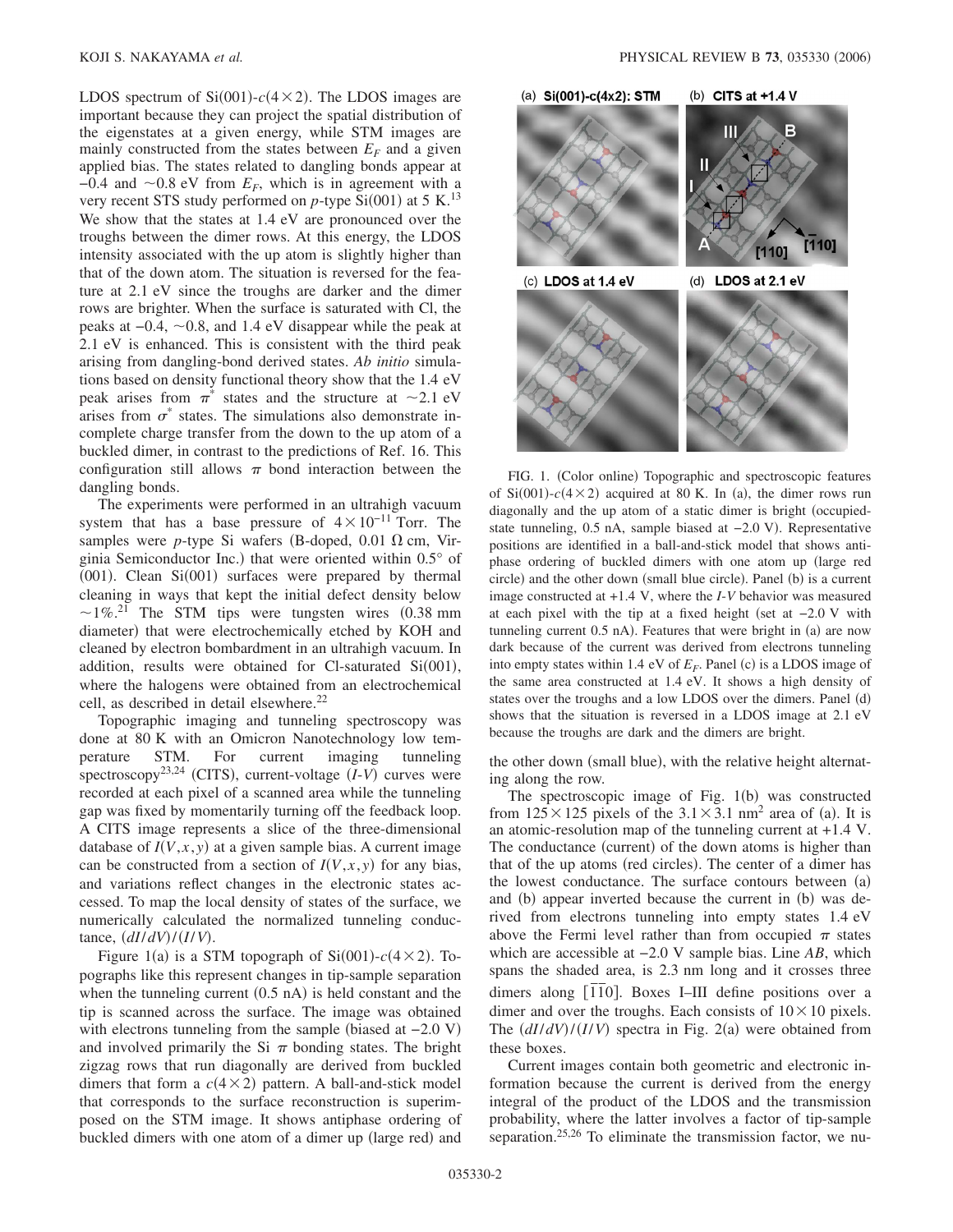

FIG. 2. (Color online) Panel (a) shows representative  $\frac{dI}{dV}$ / $\frac{I}{V}$  spectra taken in squares I–III along line *AB*. IV is taken from Cl saturated Si dimer for comparison with I. Panel (b) is an energetically and spatially resolved LDOS map derived from 35  $\frac{dI}{dV}$ / $\frac{I}{V}$  spectra measured along *AB*. The buckled dimers are depicted by the ball-and-stick model. The band gap between  $\pi$  and  $\pi^*$  surface states is ~0.7 eV (dark blue central region). The largest conductance (bright red) occurs when the tip is over the trough at 1.4 eV and it is smallest over the dimer. Panel (c) shows the LDOS map for Cl satutated Si(001) that was taken from an equivalent line *AB* in Fig. 1(b). The band gap expands to  $\sim$  1.7 eV and three states near  $E_F$  (zero bias) of (b) disappear, indicating that those states are related to dangling-bond derived states.

merically calculated site by site the normalized differential conductance. Figure  $1(c)$  shows the LDOS at 1.4 eV where the trough conductance is high (cf. site II and III) and the conductance over the dimer is low (cf. site I). There is weak

contrast in the trough along the dimer rows in the region between the up atoms (red circles) and the down atoms (blue circles). Figure  $1(d)$  shows that the trough conductance is low and the conductance over the dimer rows is high at 2.1 eV. Thus, the intensity is inverted in comparison with Fig. 1(c). These spatial variations will be discussed below in the context of simulations of the tunneling current.

Figure 2(a) shows representative  $(dI/dV)/(I/V)$  spectra taken along line *AB* in Fig. 1. Each was averaged over groups of  $10\times10$  pixels. In agreement with previous interpretations,<sup>1,5–16</sup> the feature at  $-0.4$  V reflects tunneling from  $\pi$  surface states for which there is little intensity variation between dimer and trough. Also in agreement with previous work, we associate the shoulder at  $\sim 0.8$  eV with tunneling into  $\pi^*$  states. The third feature at 1.4 eV is discussed below. Curves I–III show energetically similar LDOS signatures, though the LDOS intensities of II and III are much higher than that of I at 1.4 eV.

Figure  $2(b)$  is a spatial map of the energy distribution of the LDOS based on 35 spectra like those of Fig.  $2(a)$  along line  $AB$  (each averaged over  $5 \times 5$  pixels). The surface band gap is reflected by the deep blue channel separating the  $\pi$ and  $\pi^*$  bands by about 0.7 eV. The Fermi energy lies near the valence band maximum for these boron-doped samples. There are intensity differences along *AB* associated with the  $\pi^*$  states at ~0.8 eV, but the intensity variations associated with the  $\pi$  states at -0.4 eV are smaller, as in (a). The greatest variation occurs at 1.4 eV with high intensity in both trough locations and low intensity over the dimer. From this, the peak at 1.4 eV might appear to reflect  $\sigma^*$  states from Si atoms in the third and fourth layer, which are more accessible over the trough. However, those states decay rapidly with distance from the surface and are unlikely to account for the strongest intensity in the LDOS map.

For electronic states that are related to dangling bonds, we would expect that they disappear if those bonds are saturated with adsorbates. To determine whether the peak at 1.4 eV is derived from dangling bond states rather than  $\sigma^*$  states, we exposed the clean surface to a flux of  $Cl<sub>2</sub>$  at room temperature and performed STM/STS measurements on Cl saturated  $Si(001)-(2\times1)$  at 80 K. The dotted line in Fig. 2(a) shows that all three peaks disappear (at  $-0.4$ ,  $\sim 0.8$ , and 1.4 eV). Thus, we associate the 1.4 eV peak with dangling-bond derived states. Figure 2(c) shows a LDOS map for the saturated surface taken along a line that is equivalent to *AB*. The surface band gap expands and the intensity over the dimers, where the LDOS had been low for the clean surface, is still low. Instead, the LDOS starts to brighten over the troughs, consistent with the positions of the Cl adatoms and access to the Si-Cl  $\sigma^*$  antibonding levels. Lee and Kang<sup>27</sup> reported first principles calculations for Cl-saturated  $Si(001)$  where the Si-Cl  $\sigma^*$  manifold was  $\sim$  1.6 eV above the valence band maximum, in agreement with experiment. Moreover, the dashed line in Fig.  $2(a)$  shows a broad feature of the bonding states (onset at -0.5 eV and shoulder at about -1.0 eV). This is consistent with the calculations, $27$  where states that originate from  $p_{x,y}$  orbitals appear below  $-(0.5-1.5)$  eV (along  $\Gamma$ -*K*).

In order to clearly identify the electronic states that give rise to the high intensity over the troughs, we carried out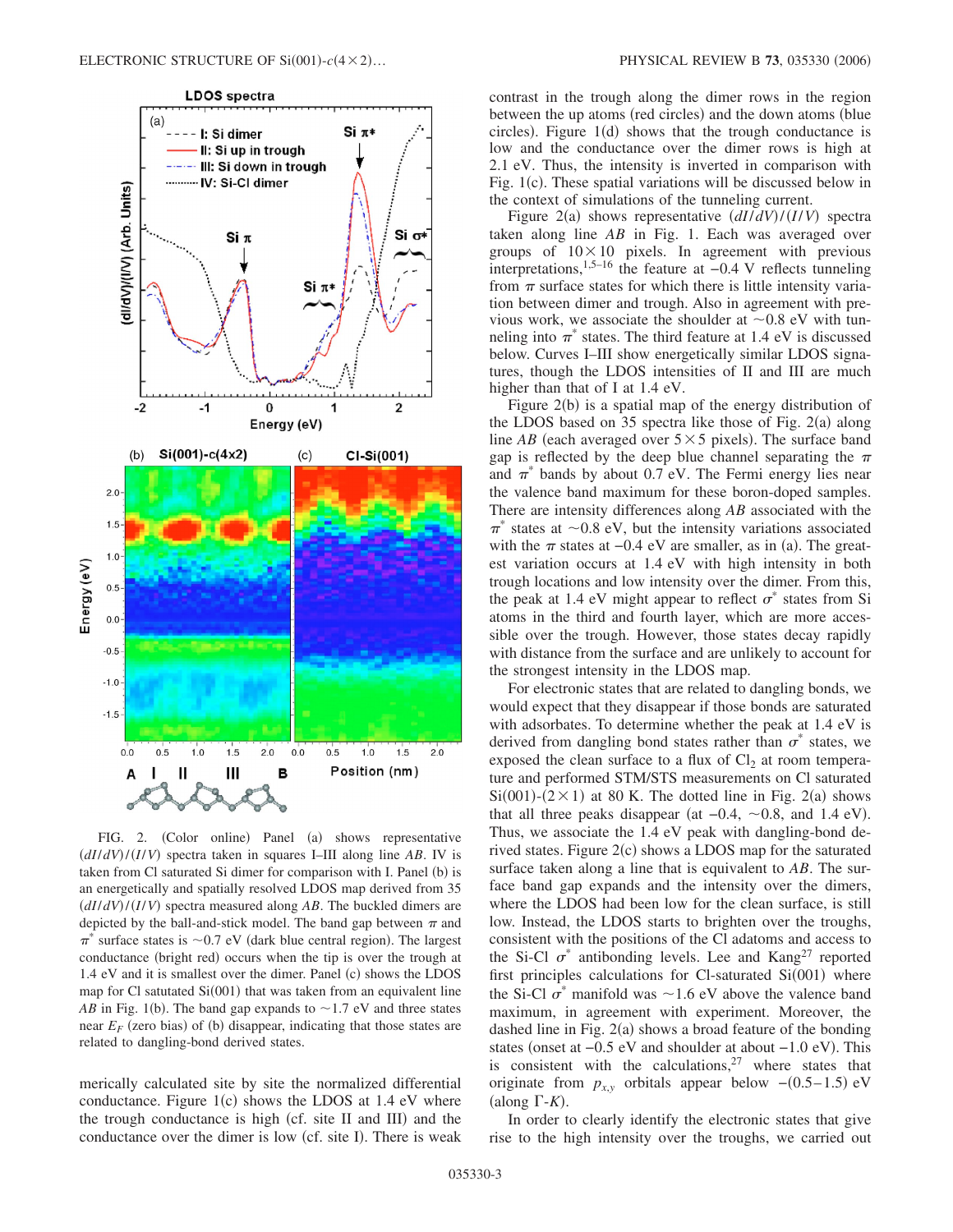

FIG. 3. (Color online) (a) Contour plot of the charge density calculated from Kohn-Sham eigenstates with eigenvalues in the range 1.1 to 1.6 eV on a plane perpendicular to the surface that contains line  $AB$  in Fig. 1(b). The surface Si atoms have strong intensity (red) because  $\pi^*$  surface states fall in this energy window. (b) The charge density associated with states in the range 1.6 to 2.5 eV, where the bulk Si atoms have strong intensity. (c) The charge density at 0.5 nm from the surface for states with energies between  $1.1 - 1.6$  eV. (d) The charge density 0.5 nm away from the surface with states between 1.6–2.5 eV. The maximum intensity represented in (c) and (d) is about four orders of magnitude smaller than that represented in panels (a) and (b). Contour plots correspond to a  $(8 \times 4)$  representation of the clean Si $(001)$ - $c(4 \times 2)$  surface.

*ab initio* simulations for  $Si(001) - c(4 \times 2)$ . The calculations were performed using a real-space implementation of density functional theory, which is based on the self-consistent solution of the one-particle Kohn-Sham equations on a rectangular grid.<sup>28</sup> The electron-ion interation was determined by nonlocal, norm-conserving pseudopotentials generated using the Troullier-Martins prescription.<sup>29</sup> The exchange and correlation potential was described through the local-density functional of Ceperley and Alder.<sup>30</sup> Twelve silicon layers contained in a supercell were considered in the calculations, the lowest of which was passivated by hydrogen atoms. The ground state geometry of the surface was obtained by relaxing the forces acting on atoms as derived from the Hellmann-Feynman theorem. $31$  The dimer bond length was 0.229 nm, the tilt angle of the bond was 18.9°, and the two Si atoms were separated by a vertical distance of 0.074 nm. Additional details on the simulation procedure and structural characterization of the surface will be published elsewhere.<sup>32</sup>

Figure  $3(a)$  is a contour plot of the surface charge density associated with eigenvalues in the energy window of 1.1–1.6 eV, which includes the experimental feature at 1.4 eV but not at  $\sim 0.8$  eV. We define the energy window relative to the experimental energy scale, shifting the calculations by 0.5 eV to account for the underestimation of the band gap due to the local density approximation.<sup>6</sup> Our calculations show three empty states features at 0.2, 0.9, and 1.6 eV above the computational Fermi level.<sup>32</sup> The ball-andstick model is projected on the charge map. The highest charge density (red) in Fig.  $3(a)$  is around the surface Si atoms, and it arises from the antibonding  $\pi$  combination of the  $p<sub>z</sub>$  states associated with two surface atoms. These lobed

features expand into the vacuum. There is little contribution in this energy window from the bulk states. Thus, the charge density is dominated by states that are limited to the surface. The dimer  $\sigma^*$  states are higher in energy and close to the back bond states and the bulk Si states.<sup>32</sup> We conclude that the charge density in this window corresponds to the  $\pi^*$  surface states. The charge contour has a minimum between two Si atoms, as expected for an antibonding state. The fact that there are empty states associated with both atoms (incomplete charge transfer from lower to up atom) encourages the terminology  $\pi$ -like and  $\pi^*$ -like in discussing the surface states in the buckled configuration. The reconstruction of the surface can still be felt  $\sim$  5 layers below the surface based on the energy states in the  $1.1-1.6$  eV window. In contrast, the bulk Si bonds are evident in the 1.6–2.5 eV range, as shown in Fig. 3(b), where strong intensity appeared in the bulk Si bonds and little intensity in the surface dimers. We, therefore, associate the feature that has an onset at about 1.9 eV and a shoulder at 2.1 eV in Fig. 2(a) with Si  $\sigma^*$  states.

To visualize the spatial distribution of the states that expanded into the vacuum, we obtained a contour plot of the charge density  $0.5$  nm away from the surface.<sup>33</sup> Figure 3(c) shows the spatial distribution of the  $\pi^*$  surface charge along [001] (eigenstate energy window  $1.1-1.6$  eV). The states are mainly distributed in the troughs where they are evident as red stripes. Those red stripes vary in width as the area probed changes from the trough between two up atoms to the trough between two down atoms. The blue rivers running through the red regions trace the low LDOS of the buckled dimers. Comparison to the experimental result of Fig. 1(c) shows excellent agreement with the undulations of the dark "river." The extent of the high state density along *AB* is similar to the experimentally observed high LDOS region at 1.4 eV, being wider over site II than site III. The low intensity corresponds to the center of the trough between down atoms (III), which corresponds to the dark areas in the occupied state topograph in Fig.  $1(a)$ .

We also calculated the empty state charge distribution in the energy window  $1.6-2.5$  eV. Figure 3(d) shows the results 0.5 nm away from the surface. Now there is a maximum above the dimers (position I) and a minimum over the troughs, in very good agreement with experiment, Fig. 1(d). In contrast, the troughs are bright in STM images taken at  $+2.0$  V sample bias [see, for example, Fig. 1(b) of Ref. 11 and Fig. 6 of Ref. 34. Since tunneling can involve all states between  $E_F$  and the applied bias, the high bias STM images primarily reflect tunneling into the strong states at 1.4 eV. The distinction between STM topographs and LDOS images are important because only the latter can project the eigenstates at a given energy.

In this paper, we showed that STM/STS combined with *ab initio* simulations can be used to map the local density of states of  $Si(001) - c(4 \times 2)$ . While STM images are constructed from the states involving them between the Fermi level and a given applied bias, LDOS images can project the states at a given energy. Thus, they can provide the spatial distribution of the eigenstates. The theoretical simulations show the spatial distribution of the eigenstates as a function of energy levels and make it possible to conclude that the strong peak at 1.4 eV corresponds to  $\pi^*$  surface states. The